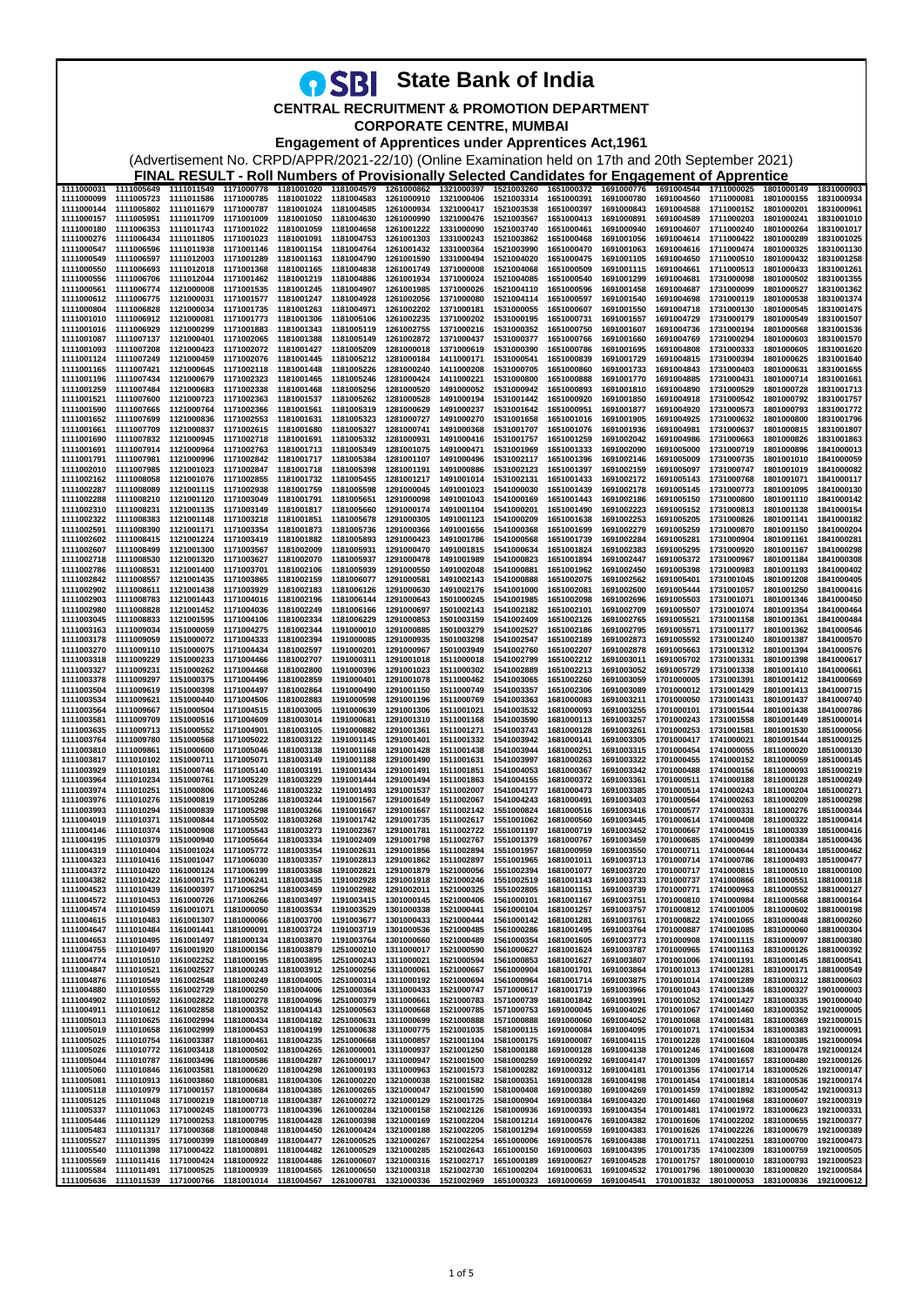# **CENTRAL RECRUITMENT & PROMOTION DEPARTMENT CORPORATE CENTRE, MUMBAI**

**Engagement of Apprentices under Apprentices Act,1961**

(Advertisement No. CRPD/APPR/2021-22/10) (Online Examination held on 17th and 20th September 2021)

| 1921000672                                                                                                                                                           | 2011000449               | 2061001255               | 2071002257               | 2091001473               | 2131000822               | 2501001003               | 2621003151               | 2621008106               | 2661001558               | 2701000657               | 2711002639               | 2711007480               | 2721000438               | 2731001850               |
|----------------------------------------------------------------------------------------------------------------------------------------------------------------------|--------------------------|--------------------------|--------------------------|--------------------------|--------------------------|--------------------------|--------------------------|--------------------------|--------------------------|--------------------------|--------------------------|--------------------------|--------------------------|--------------------------|
| 1921000674                                                                                                                                                           | 2011000478               | 2061001387               | 2071002263               | 2091001512               | 2131000848               | 2501001176               | 2621003266               | 2621008209               | 2661001593               | 2701000658               | 2711002658               | 2711007498               | 2721000573               | 2731001852               |
| 1931000144                                                                                                                                                           | 2011000490               | 2061001417               | 2071002307               | 2091001561               | 2131000854               | 2501001273               | 2621003338               | 2621008257               | 2661001656               | 2701000673               | 2711002682               | 2711007508               | 2721000581               | 2731001932               |
| 1931000247                                                                                                                                                           | 2011000539               | 2061001466               | 2071002310               | 2091001710               | 2131000869               | 2501001815               | 2621003342               | 2621008262               | 2661001665               | 2701000718               | 2711002701               | 2711007510               | 2721000584               | 2731001976               |
| 1931000316                                                                                                                                                           | 2011000545               | 2061001563               | 2071002330               | 2091001733               | 2131000908               | 2501002179               | 2621003362               | 2621008340               | 2661001679               | 2701000732               | 2711002720               | 2711007672               | 2721000597               | 2731002032               |
| 1931000367                                                                                                                                                           | 2011000564               | 2061001600               | 2071002341               | 2091001774               | 2131001014               | 2511000106               | 2621003378               | 2621008364               | 2661001690               | 2701000799               | 2711002730               | 2711007757               | 2721000603               | 2731002034               |
| 1931000452                                                                                                                                                           | 2011000574               | 2071000025               | 2071002373               | 2091001795               | 2131001087               | 2511000203               | 2621003439               | 2621008407               | 2661001704               | 2701000818               | 2711002734               | 2711007808               | 2721000612               | 2731002181               |
| 1931000461                                                                                                                                                           | 2011000621               | 2071000037               | 2071002375               | 2101000013               | 2131001095               | 2511000252               | 2621003445               | 2621008441               | 2661001705               | 2701000820               | 2711002735               | 2711007953               | 2721000623               | 2731002252               |
| 1931000468                                                                                                                                                           | 2011000624               | 2071000055               | 2071002390               | 2101000019               | 2131001114               | 2511000344               | 2621003511               | 2631000020               | 2661001721               | 2701000867               | 2711002765               | 2711007970               | 2721000641               | 2731002275               |
| 1931000517                                                                                                                                                           | 2011000747               | 2071000074               | 2071002393               | 2101000073               | 2131001118               | 2511000468               | 2621003590               | 2631000221               | 2671000021               | 2701000869               | 2711002852               | 2711007977               | 2721000653               | 2731002398               |
| 1931000525                                                                                                                                                           | 2011000750               | 2071000142               | 2071002456               | 2101000239               | 2131001133               | 2511000551               | 2621003815               | 2631000262               | 2671000043               | 2701000917               | 2711002890               | 2711008019               | 2721000709               | 2731002439               |
| 1931000569                                                                                                                                                           | 2011000758               | 2071000148               | 2071002493               | 2101000299               | 2131001191               | 2511000616               | 2621003855               | 2631000298               | 2671000060               | 2701000919               | 2711002892               | 2711008026               | 2721000743               | 2731002440               |
| 1931000583                                                                                                                                                           | 2011000778               | 2071000173               | 2071002527               | 2101000441               | 2131001220               | 2511000623               | 2621003856               | 2631000316               | 2671000128               | 2701000938               | 2711002951               | 2711008099               | 2721000762               | 2731002447               |
| 1931000588                                                                                                                                                           | 2011000825               | 2071000204               | 2071002568               | 2101000510               | 2131001221               | 2511000730               | 2621003876               | 2631000373               | 2671000145               | 2701000969               | 2711003034               | 2711008182               | 2721000778               | 2731002476               |
| 1931000601                                                                                                                                                           | 2011000882               | 2071000220               | 2071002613               | 2101000690               | 2131001311               | 2511000750               | 2621004050               | 2631000430               | 2671000154               | 2701000990               | 2711003041               | 2711008183               | 2721000849               | 2731002495               |
| 1931000653<br>1931000671                                                                                                                                             | 2011000962<br>2011000969 | 2071000261<br>2071000352 | 2071002699<br>2071002708 | 2101000710<br>2101000720 | 2131001332<br>2131001343 | 2511000970<br>2511000984 | 2621004080<br>2621004362 | 2631000438<br>2631000459 | 2671000209<br>2671000221 | 2701001003<br>2701001033 | 2711003089<br>2711003203 | 2711008221<br>2711008271 | 2721000881<br>2721000928 | 2731002531<br>2741000039 |
| 1931000714                                                                                                                                                           | 2011000977               | 2071000354               | 2071002723               | 2101000749               | 2131001344               | 2511001023               | 2621004453               | 2631000484               | 2671000237               | 2701001067               | 2711003265               | 2711008344               | 2721000978               | 2741000052               |
| 1931000731                                                                                                                                                           | 2011001019               | 2071000355               | 2071002729               | 2101000772               | 2131001352               | 2511001128               | 2621004467               | 2631000515               | 2671000265               | 2701001098               | 2711003288               | 2711008362               | 2721000995               | 2741000053               |
| 1931000741                                                                                                                                                           | 2011001028               | 2071000357               | 2071002756               | 2101000788               | 2131001482               | 2511001395               | 2621004490               | 2631000581               | 2671000274               | 2701001122               | 2711003344               | 2711008396               | 2721001033               | 2741000058               |
| 1931000783                                                                                                                                                           | 2011001063               | 2071000363               | 2071002773               | 2101000819               | 2131001507               | 2511001855               | 2621004505               | 2631000587               | 2671000286               | 2701001160               | 2711003359               | 2711008421               | 2721001039               | 2741000089               |
| 1931000834                                                                                                                                                           | 2011001082               | 2071000384               | 2071002775               | 2101000837               | 2131001543               | 2531000019               | 2621004598               | 2631000726               | 2671000332               | 2701001164               | 2711003449               | 2711008463               | 2721001063               | 2741000094               |
| 1931000889                                                                                                                                                           | 2011001090               | 2071000397               | 2071002789               | 2101000898               | 2151000156               | 2531000106               | 2621004616               | 2631000829               | 2671000406               | 2701001188               | 2711003520               | 2711008508               | 2721001069               | 2741000103               |
| 1931000895                                                                                                                                                           | 2011001132               | 2071000401               | 2071002832               | 2101000945               | 2151000169               | 2531000208               | 2621004619               | 2631000833               | 2671000413               | 2701001194               | 2711003584               | 2711008605               | 2721001085               | 2741000117               |
| 1931000910                                                                                                                                                           | 2011001135               | 2071000404               | 2071002834               | 2101000963               | 2151000256               | 2531000307               | 2621004649               | 2631000860               | 2671000453               | 2701001207               | 2711003595               | 2711008800               | 2721001086               | 2741000120               |
| 1931000922                                                                                                                                                           | 2011001148               | 2071000448               | 2071002843               | 2101001027               | 2151000476               | 2531000311               | 2621004688               | 2631000889               | 2671000471               | 2701001209               | 2711003636               | 2711008928               | 2721001092               | 2741000128               |
| 1931000940                                                                                                                                                           | 2011001150               | 2071000489               | 2071002857               | 2101001040               | 2151000601               | 2531000771               | 2621004714               | 2641000096               | 2671000572               | 2701001224               | 2711003699               | 2711008932               | 2721001098               | 2741000129               |
| 1931000941                                                                                                                                                           | 2011001167               | 2071000509               | 2071002874               | 2101001144               | 2151001267               | 2531001183               | 2621004743               | 2641000136               | 2671000696               | 2701001228               | 2711003765               | 2711009139               | 2721001152               | 2741000144               |
| 1931001074                                                                                                                                                           | 2011001250               | 2071000518               | 2071002895               | 2101001373               | 2151001274               | 2531001413               | 2621004796               | 2641000150               | 2671000785               | 2701001240               | 2711003825               | 2711009168               | 2721001188               | 2741000169               |
| 1931001152                                                                                                                                                           | 2011001269               | 2071000552               | 2071002909               | 2101001383               | 2391000101               | 2591000456               | 2621004893               | 2641000312               | 2671000834               | 2701001260               | 2711003881               | 2711009182               | 2721001244               | 2741000170               |
| 1941000018<br>1941000105                                                                                                                                             | 2011001305<br>2011001309 | 2071000630<br>2071000639 | 2071002937<br>2071002966 | 2101001387<br>2101001390 | 2391000172<br>2391000209 | 2591000953<br>2611000012 | 2621004941<br>2621004991 | 2641000367<br>2641000454 | 2671000948<br>2671001004 | 2701001273<br>2701001290 | 2711003951<br>2711004023 | 2711009183<br>2711009363 | 2721001270<br>2721001318 | 2741000201<br>2741000286 |
| 1951000038                                                                                                                                                           | 2011001320               | 2071000676               | 2071002974               | 2101001395               | 2391000357               | 2611000032               | 2621004998               | 2641000630               | 2671001018               | 2701001477               | 2711004053               | 2711009445               | 2721001388               | 2741000329               |
| 1951000059                                                                                                                                                           | 2011001322               | 2071000697               | 2071002995               | 2101001406               | 2391000458               | 2611000241               | 2621005004               | 2641000678               | 2671001099               | 2701001511               | 2711004067               | 2711009450               | 2721001430               | 2741000334               |
| 1951000123                                                                                                                                                           | 2011001341               | 2071000753               | 2071002997               | 2101001455               | 2391000685               | 2611000448               | 2621005068               | 2641000695               | 2671001142               | 2701001521               | 2711004130               | 2711009535               | 2721001449               | 2741000366               |
| 1951000178                                                                                                                                                           | 2031000051               | 2071000761               | 2071002999               | 2101001520               | 2401000070               | 2611000540               | 2621005271               | 2641000924               | 2671001143               | 2701001587               | 2711004180               | 2711009635               | 2721001473               | 2741000406               |
| 1951000181                                                                                                                                                           | 2031000064               | 2071000799               | 2071003046               | 2101001590               | 2401000192               | 2611000663               | 2621005301               | 2641000963               | 2671001152               | 2701001631               | 2711004194               | 2711009656               | 2721001486               | 2741000410               |
| 1951000230                                                                                                                                                           | 2031000083               | 2071000809               | 2071003075               | 2101001688               | 2401000414               | 2621000019               | 2621005364               | 2641001004               | 2671001164               | 2711000008               | 2711004280               | 2711009718               | 2721001533               | 2741000441               |
| 1951000257                                                                                                                                                           | 2031000089               | 2071000819               | 2071003111               | 2101001778               | 2401000770               | 2621000108               | 2621005396               | 2641001087               | 2671001169               | 2711000040               | 2711004385               | 2711009726               | 2721001557               | 2741000494               |
| 1951000403                                                                                                                                                           | 2031000117               | 2071000828               | 2071003136               | 2101001866               | 2401000973               | 2621000125               | 2621005426               | 2641001206               | 2671001175               | 2711000092               | 2711004401               | 2711009727               | 2721001566               | 2741000498               |
| 1961000019                                                                                                                                                           | 2031000140               | 2071000864               | 2071003156               | 2101001946               | 2401001126               | 2621000158               | 2621005434               | 2641001347               | 2671001213               | 2711000114               | 2711004450               | 2711009747               | 2721001586               | 2741000507               |
| 1961000023                                                                                                                                                           | 2031000220               | 2071000874               | 2071003162               | 2101002007               | 2401001311               | 2621000180               | 2621005587               | 2641001663               | 2671001409               | 2711000119               | 2711004465               | 2711009781               | 2721001594               | 2741000522               |
| 1961000062                                                                                                                                                           | 2031000226<br>2041000002 | 2071000875               | 2071003319<br>2071003332 | 2111000044               | 2401001332               | 2621000188               | 2621005589               | 2641001868               | 2671001428               | 2711000126               | 2711004481               | 2711009789               | 2721001686               | 2741000523               |
| 1961000073<br>1961000089                                                                                                                                             | 2041000007               | 2071000885<br>2071000924 | 2071003365               | 2111000107<br>2111000188 | 2401001420<br>2401001556 | 2621000248<br>2621000295 | 2621005643<br>2621005644 | 2641001913<br>2641001919 | 2671001448<br>2671001479 | 2711000181<br>2711000192 | 2711004496<br>2711004646 | 2711009793<br>2711009831 | 2721001714<br>2721001744 | 2741000554<br>2741000559 |
| 1961000108                                                                                                                                                           | 2041000068               | 2071000928               | 2071003379               | 2111000312               | 2401001877               | 2621000302               | 2621005719               | 2641001953               | 2671001505               | 2711000209               | 2711004671               | 2711009851               | 2721001745               | 2741000564               |
| 1961000159                                                                                                                                                           | 2041000078               | 2071000966               | 2071003389               | 2111000347               | 2401001984               | 2621000310               | 2621005732               | 2641001991               | 2671001569               | 2711000235               | 2711004838               | 2711009869               | 2721001792               | 2741000566               |
| 1961000166                                                                                                                                                           | 2041000083               | 2071000988               | 2071003392               | 2111000353               | 2401002899               | 2621000320               | 2621005810               | 2641002011               | 2681000037               | 2711000261               | 2711004839               | 2711009882               | 2721001816               | 2741000604               |
| 1961000188                                                                                                                                                           | 2041000085               | 2071001016               | 2071003393               | 2111000384               | 2401003803               | 2621000325               | 2621005844               | 2641002053               | 2681000045               | 2711000286               | 2711004888               | 2711009920               | 2721001850               | 2741000611               |
| 1961000364                                                                                                                                                           | 2041000095               | 2071001023               | 2071003396               | 2111000430               | 2401003809               | 2621000381               | 2621005908               | 2651000159               | 2681000138               | 2711000396               | 2711004893               | 2711009923               | 2721001853               | 2741000613               |
| 1961000393                                                                                                                                                           | 2041000096               | 2071001064               | 2071003439               | 2111000473               | 2401003909               | 2621000405               | 2621005965               | 2651000166               | 2681000152               | 2711000400               | 2711004900               | 2711009927               | 2721001928               | 2741000618               |
| 1961000394                                                                                                                                                           | 2041000106               | 2071001091               | 2071003451               | 2111000497               | 2401004152               | 2621000417               | 2621006075               | 2651000253               | 2681000178               | 2711000449               | 2711004911               | 2711009928               | 2721001964               | 2741000620               |
| 1961000415<br>1961000423                                                                                                                                             | 2041000116<br>2041000118 | 2071001102<br>2071001168 | 2071003452<br>2071003477 | 2111000540<br>2111000545 | 2401004216<br>2411000045 | 2621000440<br>2621000525 | 2621006135<br>2621006160 | 2651000293<br>2651000327 | 2681000254<br>2681000268 | 2711000507<br>2711000517 | 2711004930<br>2711005068 | 2711009931<br>2711010045 | 2721001999<br>2721002005 | 2741000623<br>2741000628 |
| 1961000438                                                                                                                                                           | 2041000175               | 2071001180               | 2071003486               | 2111000576               | 2411000311               | 2621000565               | 2621006162               | 2651000461               | 2681000352               | 2711000523               | 2711005087               | 2711010107               | 2721002013               | 2741000665               |
| 1961000449                                                                                                                                                           | 2041000202               | 2071001214               | 2071003497               | 2111000610               | 2411000332               | 2621000572               | 2621006166               | 2651000635               | 2681000398               | 2711000560               | 2711005095               | 2711010152               | 2721002016               | 2741000670               |
| 1961000491                                                                                                                                                           | 2041000217               | 2071001272               | 2071003534               | 2111000619               | 2411000611               | 2621000587               | 2621006198               | 2651000729               | 2681000428               | 2711000631               | 2711005142               | 2711010157               | 2721002025               | 2741000707               |
| 1961000505                                                                                                                                                           | 2041000253               | 2071001283               | 2071003563               | 2111000649               | 2411000931               | 2621000616               | 2621006206               | 2651000756               | 2681000483               | 2711000668               | 2711005219               | 2711010190               | 2721002036               | 2741000714               |
| 1961000538                                                                                                                                                           | 2041000281               | 2071001287               | 2071003587               | 2111000726               | 2411000995               | 2621000707               | 2621006276               | 2651000757               | 2681000518               | 2711000727               | 2711005244               | 2711010222               | 2721002057               | 2741000720               |
| 1961000568                                                                                                                                                           | 2041000287               | 2071001312               | 2071003597               | 2111000730               | 2441000214               | 2621000712               | 2621006432               | 2651000776               | 2681000531               | 2711000772               | 2711005262               | 2711010224               | 2721002107               | 2741000757               |
| 1961000597                                                                                                                                                           | 2041000321               | 2071001372               | 2071003641               | 2121000034               | 2441000939               | 2621000749               | 2621006512               | 2651000847               | 2681000558               | 2711000810               | 2711005296               | 2711010225               | 2721002127               | 2741000873               |
| 1961000607                                                                                                                                                           | 2041000323               | 2071001422               | 2071003653               | 2121000066               | 2441001252               | 2621000755               | 2621006541               | 2651000901               | 2681000637               | 2711000910               | 2711005346               | 2711010232               | 2721002166               | 2741000882               |
| 1961000624<br>1981000087                                                                                                                                             | 2041000350<br>2051000017 | 2071001424<br>2071001425 | 2071003685<br>2071003701 | 2121000158<br>2121000165 | 2441001399<br>2441001404 | 2621000760<br>2621000783 | 2621006567<br>2621006591 | 2651000923<br>2651000956 | 2681000798<br>2681000873 | 2711000931<br>2711000940 | 2711005351<br>2711005380 | 2711010253<br>2711010258 | 2721002201<br>2721002205 | 2741000886<br>2741000904 |
| 1981000159                                                                                                                                                           | 2051000019               | 2071001440               | 2071003705               | 2121000173               | 2441001848               | 2621000871               | 2621006628               | 2651000979               | 2681000878               | 2711000984               | 2711005385               | 2711010316               | 2721002300               | 2741000917               |
| 1981000251                                                                                                                                                           | 2051000113               | 2071001453               | 2071003720               | 2121000216               | 2441002029               | 2621001011               | 2621006636               | 2651001068               | 2681000928               | 2711000998               | 2711005391               | 2711010336               | 2721002313               | 2741000959               |
| 1981000311                                                                                                                                                           | 2051000140               | 2071001494               | 2071003721               | 2121000222               | 2441002086               | 2621001051               | 2621006653               | 2651001073               | 2681001060               | 2711001060               | 2711005431               | 2711010369               | 2721002323               | 2741001009               |
| 1981000330                                                                                                                                                           | 2051000165               | 2071001499               | 2071003734               | 2121000246               | 2441002289               | 2621001153               | 2621006710               | 2651001129               | 2681001210               | 2711001086               | 2711005580               | 2711010415               | 2721002329               | 2741001034               |
| 1981000350                                                                                                                                                           | 2051000179               | 2071001504               | 2071003741               | 2121000251               | 2441002303               | 2621001237               | 2621006762               | 2651001161               | 2681001242               | 2711001087               | 2711005765               | 2711010433               | 2721002348               | 2741001092               |
| 1981000358                                                                                                                                                           | 2051000190               | 2071001515               | 2071003747               | 2121000293               | 2441002335               | 2621001255               | 2621007006               | 2651001170               | 2681001282               | 2711001114               | 2711005797               | 2711010491               | 2721002360               | 2741001103               |
| 1981000380                                                                                                                                                           | 2051000214               | 2071001658               | 2071003766               | 2121000341               | 2441002409               | 2621001264               | 2621007007               | 2651001366               | 2681001286               | 2711001167               | 2711005802               | 2711010502               | 2721002372               | 2741001154               |
| 1981000381                                                                                                                                                           | 2051000282               | 2071001670               | 2071003770               | 2121000371               | 2441002682               | 2621001308               | 2621007024               | 2651001428               | 2681001300               | 2711001184               | 2711005824               | 2711010532               | 2721002389               | 2741001179               |
| 1981000386                                                                                                                                                           | 2051000310               | 2071001707               | 2091000118               | 2121000403               | 2441002871               | 2621001329               | 2621007027               | 2651001490               | 2681001318               | 2711001269               | 2711005959               | 2711010568               | 2721002450               | 2741001229               |
| 1981000408<br>1981000465                                                                                                                                             | 2051000321<br>2051000391 | 2071001730               | 2091000159<br>2091000185 | 2121000432               | 2451000059               | 2621001418               | 2621007045               | 2651001509<br>2651001518 | 2681001470               | 2711001286               | 2711006051               | 2711010580               | 2731000052               | 2741001234<br>2741001253 |
| 1991000008                                                                                                                                                           | 2051000415               | 2071001752<br>2071001795 | 2091000221               | 2121000506<br>2121000593 | 2451000242<br>2451000285 | 2621001524<br>2621001559 | 2621007051<br>2621007073 | 2651001542               | 2681001487<br>2681001626 | 2711001297<br>2711001462 | 2711006109<br>2711006131 | 2711010591<br>2711010603 | 2731000074<br>2731000120 | 2741001279               |
| 1991000101                                                                                                                                                           | 2051000416               | 2071001814               | 2091000283               | 2121000612               | 2451000325               | 2621001581               | 2621007122               | 2651001550               | 2681001631               | 2711001588               | 2711006169               | 2711010604               | 2731000162               | 2741001296               |
| 1991000131                                                                                                                                                           | 2061000023               | 2071001820               | 2091000323               | 2121000634               | 2451000415               | 2621001585               | 2621007166               | 2661000139               | 2681001680               | 2711001751               | 2711006253               | 2711010641               | 2731000164               | 2741001372               |
| 1991000211                                                                                                                                                           | 2061000068               | 2071001839               | 2091000338               | 2121000651               | 2451000449               | 2621001608               | 2621007279               | 2661000158               | 2701000016               | 2711001778               | 2711006306               | 2711010662               | 2731000174               | 2741001400               |
| 1991000215                                                                                                                                                           | 2061000073               | 2071001851               | 2091000396               | 2131000067               | 2451000566               | 2621001609               | 2621007341               | 2661000199               | 2701000019               | 2711001851               | 2711006340               | 2711010796               | 2731000358               | 2741001475               |
| 1991000242                                                                                                                                                           | 2061000281               | 2071001859               | 2091000414               | 2131000079               | 2451000736               | 2621001675               | 2621007353               | 2661000361               | 2701000022               | 2711002021               | 2711006370               | 2711010907               | 2731000442               | 2741001484               |
| 1991000248                                                                                                                                                           | 2061000337               | 2071001863               | 2091000433               | 2131000087               | 2481000257               | 2621001733               | 2621007357               | 2661000586               | 2701000031               | 2711002023               | 2711006463               | 2711010967               | 2731000468               | 2741001510               |
| 2011000002                                                                                                                                                           | 2061000412               | 2071001930               | 2091000477               | 2131000094               | 2481000261               | 2621001760               | 2621007366               | 2661000593               | 2701000055               | 2711002030               | 2711006468               | 2711011015               | 2731000524               | 2741001535               |
| 2011000022<br>2011000028                                                                                                                                             | 2061000433<br>2061000528 | 2071001974<br>2071001977 | 2091000506<br>2091000564 | 2131000107               | 2481000592<br>2481001235 | 2621001904               | 2621007403<br>2621007424 | 2661000594<br>2661000616 | 2701000065<br>2701000117 | 2711002092               | 2711006506<br>2711006587 | 2711011064<br>2711011130 | 2731000620<br>2731000915 | 2741001564<br>2741001567 |
| 2011000099                                                                                                                                                           | 2061000544               | 2071001978               | 2091000587               | 2131000164<br>2131000251 | 2481001724               | 2621002148<br>2621002164 | 2621007439               | 2661000625               | 2701000131               | 2711002098<br>2711002111 | 2711006633               | 2721000020               | 2731001051               | 2741001568               |
| 2011000125                                                                                                                                                           | 2061000560               | 2071001981               | 2091000613               | 2131000273               | 2481001725               | 2621002210               | 2621007489               | 2661000628               | 2701000159               | 2711002126               | 2711006765               | 2721000021               | 2731001075               | 2741001594               |
| 2011000137                                                                                                                                                           | 2061000578               | 2071001990               | 2091000766               | 2131000281               | 2491000196               | 2621002225               | 2621007495               | 2661000741               | 2701000178               | 2711002208               | 2711006768               | 2721000036               | 2731001204               | 2741001610               |
| 2011000142                                                                                                                                                           | 2061000616               | 2071001994               | 2091000932               | 2131000351               | 2491000280               | 2621002305               | 2621007505               | 2661000754               | 2701000231               | 2711002226               | 2711006780               | 2721000082               | 2731001314               | 2741001636               |
| 2011000260                                                                                                                                                           | 2061000651               | 2071002052               | 2091000994               | 2131000352               | 2491000326               | 2621002404               | 2621007510               | 2661000780               | 2701000273               | 2711002240               | 2711006792               | 2721000095               | 2731001324               | 2741001654               |
| 2011000267                                                                                                                                                           | 2061000673               | 2071002073               | 2091001049               | 2131000369               | 2491000909               | 2621002415               | 2621007515               | 2661000938               | 2701000293               | 2711002266               | 2711006794               | 2721000104               | 2731001339               | 2741001700               |
| 2011000289                                                                                                                                                           | 2061000724               | 2071002116               | 2091001232               | 2131000524               | 2491001138               | 2621002478               | 2621007548               | 2661000982               | 2701000329               | 2711002377               | 2711006824               | 2721000112               | 2731001360               | 2741001719               |
| 2011000291                                                                                                                                                           | 2061000896               | 2071002128               | 2091001241               | 2131000594               | 2501000237               | 2621002670               | 2621007560               | 2661001067               | 2701000334               | 2711002474               | 2711006852               | 2721000115               | 2731001391               | 2741001723               |
| 2011000308                                                                                                                                                           | 2061000939<br>2061000992 | 2071002130               | 2091001266               | 2131000605               | 2501000309<br>2501000375 | 2621002708               | 2621007590               | 2661001069               | 2701000405               | 2711002506               | 2711006874               | 2721000137               | 2731001412<br>2731001425 | 2741001728               |
| 2011000332<br>2011000356                                                                                                                                             | 2061001067               | 2071002148<br>2071002159 | 2091001291<br>2091001303 | 2131000628<br>2131000636 | 2501000416               | 2621002743<br>2621002769 | 2621007643<br>2621007727 | 2661001141<br>2661001157 | 2701000414<br>2701000423 | 2711002526<br>2711002549 | 2711006974<br>2711007056 | 2721000190<br>2721000214 | 2731001450               | 2741001740<br>2741001750 |
| 2011000377                                                                                                                                                           | 2061001079               | 2071002160               | 2091001325               | 2131000651               | 2501000426               | 2621002871               | 2621007974               | 2661001170               | 2701000440               | 2711002564               | 2711007142               | 2721000234               | 2731001590               | 2741001784               |
| 2011000398                                                                                                                                                           | 2061001110               | 2071002166               | 2091001393               | 2131000655               | 2501000468               | 2621003018               | 2621007986               | 2661001194               | 2701000532               | 2711002610               | 2711007266               | 2721000261               | 2731001604               | 2741001828               |
| 2011000413 2061001137 2071002208 2091001450 2131000691 2501000843 2621003067 2621008020 2661001390 2701000622 2711002622 2711007315 2721000341 2731001638 2741001841 |                          |                          |                          |                          |                          |                          |                          |                          |                          |                          |                          |                          |                          |                          |
| 2011000428 2061001168 2071002238 2091001457 2131000703 2501000941 2621003144 2621008046 2661001498 2701000625 2711002632 2711007463 2721000413 2731001720 2741001863 |                          |                          |                          |                          |                          |                          |                          |                          |                          |                          |                          |                          |                          |                          |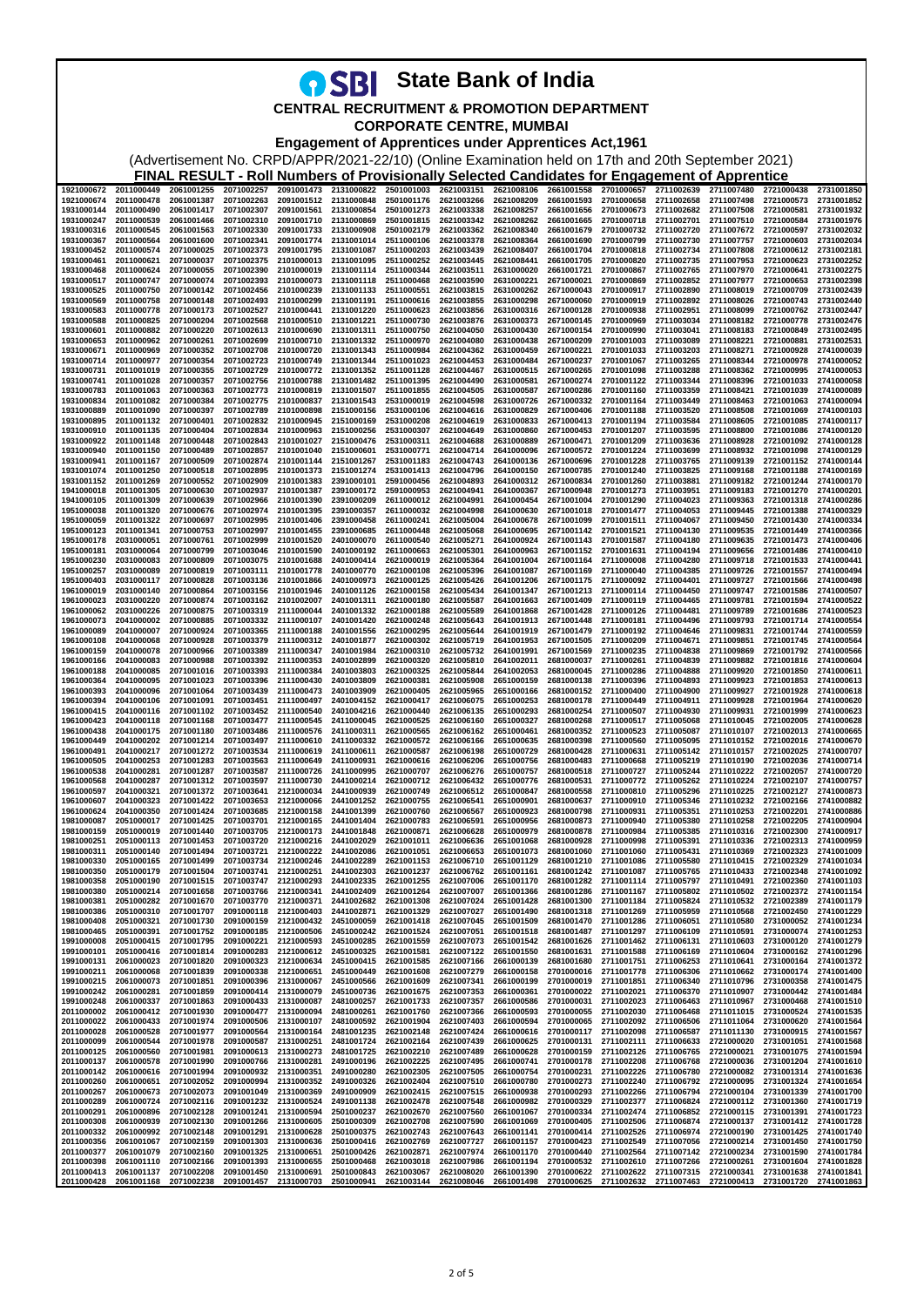# **CENTRAL RECRUITMENT & PROMOTION DEPARTMENT CORPORATE CENTRE, MUMBAI**

**Engagement of Apprentices under Apprentices Act,1961**

(Advertisement No. CRPD/APPR/2021-22/10) (Online Examination held on 17th and 20th September 2021)

| 2741001899                                                                                                                                                           | 2771000320                                                                                                                                                           | 2821000284               | 2831001104               | 3101000119               | 3101006475               | 3151000271               | 3321001402               | 3381001874               | 3411003744               | 3441004240               | 3581000435               | 3761000748               | 3811000596               | 3831001734               |
|----------------------------------------------------------------------------------------------------------------------------------------------------------------------|----------------------------------------------------------------------------------------------------------------------------------------------------------------------|--------------------------|--------------------------|--------------------------|--------------------------|--------------------------|--------------------------|--------------------------|--------------------------|--------------------------|--------------------------|--------------------------|--------------------------|--------------------------|
| 2741001903                                                                                                                                                           | 2771000397                                                                                                                                                           | 2821000290               | 2831001114               | 3101000135               | 3101006497               | 3151000287               | 3321001922               | 3391000076               | 3411003804               | 3441004386               | 3581000448               | 3761000756               | 3811000605               | 3831001755               |
| 2741001918                                                                                                                                                           | 2771000488                                                                                                                                                           | 2821000303               | 2831001120               | 3101000215               | 3101006527               | 3151000298               | 3321001955               | 3391000188               | 3411003830               | 3441004500               | 3581000647               | 3761000766               | 3811000610               | 3831001779               |
| 2741001927                                                                                                                                                           | 2771000663                                                                                                                                                           | 2821000329               | 2831001160               | 3101000267               | 3101006570               | 3151000318               | 3321001975               | 3391000241               | 3411003862               | 3441004522               | 3581000773               | 3761000783               | 3811000640               | 3831001802               |
| 2741001964                                                                                                                                                           | 2771000804                                                                                                                                                           | 2821000332               | 2831001215               | 3101000330               | 3101006575               | 3151000357               | 3321001985               | 3391000334               | 3411003864               | 3441004567               | 3581000898               | 3761000840               | 3811000644               | 3831001811               |
| 2741001974                                                                                                                                                           | 2771000849                                                                                                                                                           | 2821000386               | 2831001323               | 3101000336               | 3101006634               | 3151000363               | 3331000321               | 3391000484               | 3411003879               | 3441004647               | 3591000113               | 3761000848               | 3811000661               | 3831001869               |
| 2741002044                                                                                                                                                           | 2771000878                                                                                                                                                           | 2821000409               | 2831001340               | 3101000469               | 3101006655               | 3151000385               | 3331000658               | 3391000537               | 3411003889               | 3441004734               | 3591000122               | 3761000899               | 3811000664               | 3831001916               |
| 2741002047                                                                                                                                                           | 2771000886                                                                                                                                                           | 2821000414               | 2831001355               | 3101000544               | 3101006665               | 3151000483               | 3341000023               | 3391000748               | 3411003957               | 3441004765               | 3591000157               | 3761000900               | 3811000675               | 3831001935               |
| 2741002060                                                                                                                                                           | 2771000890                                                                                                                                                           | 2821000418               | 2831001358               | 3101000576               | 3101006671               | 3151000556               | 3341000105               | 3401000294               | 3411003962               | 3441005039               | 3591000446               | 3761000911               | 3811000678               | 3831001953               |
| 2741002062                                                                                                                                                           | 2771000916                                                                                                                                                           | 2821000430               | 2851000003               | 3101000597               | 3101006807               | 3151000637               | 3341000197               | 3401001102               | 3411003987               | 3441005075               | 3591000545               | 3761000912               | 3811000692               | 3831001964               |
| 2741002127                                                                                                                                                           | 2771001001                                                                                                                                                           | 2821000449               | 2851000025               | 3101000652               | 3101007089               | 3151000644               | 3341000252               | 3401001386               | 3411004002               | 3441005105               | 3601000103               | 3761000918               | 3811000700               | 3831002001               |
| 2741002137                                                                                                                                                           | 2771001014                                                                                                                                                           | 2821000488               | 2851000038               | 3101000665               | 3101007093               | 3151000658               | 3341000277               | 3401001489               | 3411004026               | 3441005167               | 3601000372               | 3761000949               | 3811000719               | 3831002007               |
| 2741002142<br>2741002229                                                                                                                                             | 2771001051<br>2771001124                                                                                                                                             | 2821000498<br>2821000548 | 2851000070<br>2851000081 | 3101000676<br>3101000687 | 3101007205<br>3101007340 | 3151000721<br>3151000769 | 3341000289<br>3341000340 | 3411000011<br>3411000058 | 3411004073<br>3411004084 | 3441005208<br>3441005296 | 3601000528<br>3601000531 | 3761000971<br>3761000998 | 3811000733<br>3811000736 | 3831002094<br>3831002178 |
| 2741002234                                                                                                                                                           | 2771001335                                                                                                                                                           | 2821000555               | 2851000171               | 3101000740               | 3101007418               | 3151000833               | 3341000341               | 3411000084               | 3411004121               | 3441005316               | 3601000704               | 3761001012               | 3811000780               | 3831002187               |
| 2741002272                                                                                                                                                           | 2771001336                                                                                                                                                           | 2821000559               | 2851000184               | 3101000785               | 3111000014               | 3151000849               | 3341000348               | 3411000157               | 3411004165               | 3441005406               | 3601000883               | 3761001023               | 3811000809               | 3831002227               |
| 2741002292                                                                                                                                                           | 2771001341                                                                                                                                                           | 2821000566               | 2851000218               | 3101000798               | 3111000042               | 3151000855               | 3341000404               | 3411000273               | 3411004187               | 3441005496               | 3601000979               | 3761001119               | 3811000825               | 3831002239               |
| 2751000088                                                                                                                                                           | 2771001348                                                                                                                                                           | 2821000597               | 2851000228               | 3101000988               | 3111000206               | 3151000930               | 3341000410               | 3411000315               | 3411004200               | 3441005586               | 3601001002               | 3761001169               | 3811000833               | 3831002328               |
| 2751000131                                                                                                                                                           | 2771001360                                                                                                                                                           | 2821000635               | 2851000284               | 3101001061               | 3111000240               | 3151000963               | 3341000444               | 3411000394               | 3411004214               | 3441005596               | 3611000003               | 3761001191               | 3811000845               | 3831002449               |
| 2751000133                                                                                                                                                           | 2771001369                                                                                                                                                           | 2821000656               | 2851000296               | 3101001090               | 3111000264               | 3171000218               | 3341000478               | 3411000587               | 3411004240               | 3441005611               | 3611000076               | 3761001195               | 3811000924               | 3831002479               |
| 2751000212                                                                                                                                                           | 2771001463                                                                                                                                                           | 2821000686               | 2851000370               | 3101001152               | 3111000366               | 3171000262               | 3341000543               | 3411000613               | 3411004285               | 3441006094               | 3611000105               | 3761001217               | 3811000955               | 3831002501               |
| 2751000249                                                                                                                                                           | 2771001474                                                                                                                                                           | 2821000693               | 2851000389               | 3101001175               | 3111000373               | 3171000376               | 3341000565               | 3411000644               | 3411004381               | 3441006283               | 3611000130               | 3761001223               | 3811000998               | 3831002563               |
| 2751000433                                                                                                                                                           | 2791000081                                                                                                                                                           | 2821000719               | 2851000409               | 3101001269               | 3111000404               | 3171000400               | 3341000676               | 3411000661               | 3411004402               | 3441006466               | 3611000131               | 3761001236               | 3811001003               | 3831002632               |
| 2751000437                                                                                                                                                           | 2791000100                                                                                                                                                           | 2821000735               | 2851000477               | 3101001302               | 3111000427               | 3171000475               | 3341000769               | 3411000897               | 3411004447               | 3441006470               | 3611000185               | 3761001253               | 3811001100               | 3831002763               |
| 2751000445                                                                                                                                                           | 2791000108                                                                                                                                                           | 2821000776               | 2851000506<br>2851000528 | 3101001396               | 3111000492               | 3171000494               | 3341000817               | 3411000942               | 3411004470               | 3441006534               | 3611000316               | 3761001361               | 3811001166               | 3831002764               |
| 2751000529                                                                                                                                                           | 2791000170<br>2791000244                                                                                                                                             | 2821000827               | 2851000532               | 3101001398               | 3111000530<br>3111000531 | 3171000555<br>3171000705 | 3341000822               | 3411000960<br>3411001094 | 3421000143               | 3441006659               | 3611000358<br>3611000556 | 3761001363               | 3811001173               | 3831002770               |
| 2751000731<br>2751000778                                                                                                                                             | 2791000250                                                                                                                                                           | 2821000893<br>2821000911 | 2851000600               | 3101001437<br>3101001477 | 3111000648               | 3171000759               | 3341001122<br>3341001262 | 3411001173               | 3421000229<br>3421000285 | 3441006711<br>3441006769 | 3611000558               | 3761001364<br>3761001378 | 3811001285<br>3811001366 | 3831002773<br>3831002793 |
| 2751000816                                                                                                                                                           | 2791000267                                                                                                                                                           | 2821000912               | 2851000659               | 3101001538               | 3111000791               | 3171000769               | 3341001267               | 3411001174               | 3421000631               | 3441006916               | 3621000242               | 3801000037               | 3811001370               | 3831002796               |
| 2751000843                                                                                                                                                           | 2791000308                                                                                                                                                           | 2821000922               | 2851000683               | 3101001659               | 3111000802               | 3171000921               | 3341001295               | 3411001191               | 3421000735               | 3441006984               | 3631000003               | 3801000044               | 3811001387               | 3831002806               |
| 2751000981                                                                                                                                                           | 2791000340                                                                                                                                                           | 2821000947               | 2851000732               | 3101001887               | 3111000814               | 3171000956               | 3341001309               | 3411001216               | 3421001005               | 3441007120               | 3631000013               | 3801000068               | 3811001434               | 3831002931               |
| 2751000985                                                                                                                                                           | 2791000440                                                                                                                                                           | 2821001021               | 3081000005               | 3101001890               | 3111000816               | 3171001012               | 3341001366               | 3411001217               | 3421001044               | 3441007204               | 3631000027               | 3801000086               | 3811001451               | 3831002983               |
| 2751001107                                                                                                                                                           | 2791000576                                                                                                                                                           | 2821001050               | 3081000035               | 3101001984               | 3111000891               | 3171001058               | 3341001367               | 3411001226               | 3421001585               | 3441007247               | 3631000069               | 3801000143               | 3811001461               | 3831003001               |
| 2751001134                                                                                                                                                           | 2791000655                                                                                                                                                           | 2821001051               | 3081000059               | 3101002095               | 3111000908               | 3171001158               | 3341001536               | 3411001234               | 3421001689               | 3441007327               | 3631000165               | 3801000305               | 3811001468               | 3831003006               |
| 2751001359                                                                                                                                                           | 2801000072                                                                                                                                                           | 2821001055               | 3081000075               | 3101002198               | 3111000988               | 3171001163               | 3341001549               | 3411001249               | 3421001766               | 3441007334               | 3631000167               | 3801000368               | 3811001489               | 3841000030               |
| 2751001522                                                                                                                                                           | 2801000407                                                                                                                                                           | 2821001095               | 3081000147               | 3101002337               | 3111001115               | 3171001172               | 3341001589               | 3411001342               | 3421001844               | 3441007395               | 3631000248               | 3801000390               | 3811001500               | 3841000044               |
| 2751001606<br>2751001607                                                                                                                                             | 2801000426<br>2801000449                                                                                                                                             | 2821001107<br>2821001145 | 3081000148<br>3081000185 | 3101002435<br>3101002660 | 3111001184<br>3111001238 | 3171001176<br>3171001185 | 3341001625<br>3341001644 | 3411001392<br>3411001429 | 3421001850<br>3421002317 | 3441007432<br>3441007567 | 3631000289<br>3631000331 | 3801000404<br>3801000460 | 3811001513<br>3811001519 | 3841000050<br>3841000055 |
| 2751001615                                                                                                                                                           | 2801000517                                                                                                                                                           | 2821001240               | 3081000215               | 3101002919               | 3131000017               | 3171001362               | 3341001646               | 3411001504               | 3421002399               | 3441007642               | 3631000339               | 3801000492               | 3811001568               | 3841000090               |
| 2751001655                                                                                                                                                           | 2801000661                                                                                                                                                           | 2821001279               | 3081000239               | 3101002935               | 3131000022               | 3171001538               | 3341001755               | 3411001597               | 3431000015               | 3441007649               | 3631000356               | 3801000552               | 3811001615               | 3841000093               |
| 2751001734                                                                                                                                                           | 2801000702                                                                                                                                                           | 2821001309               | 3081000248               | 3101002942               | 3131000145               | 3171001547               | 3341001782               | 3411001682               | 3431000039               | 3441007650               | 3631000400               | 3801000573               | 3811001618               | 3841000100               |
| 2751001776                                                                                                                                                           | 2801000755                                                                                                                                                           | 2821001321               | 3081000298               | 3101002960               | 3131000258               | 3191000015               | 3341001807               | 3411001729               | 3431000073               | 3441007677               | 3631000433               | 3801000691               | 3811001649               | 3841000104               |
| 2751001905                                                                                                                                                           | 2801000826                                                                                                                                                           | 2821001329               | 3081000323               | 3101002988               | 3131000268               | 3191000073               | 3341001842               | 3411001746               | 3431000349               | 3441007811               | 3631000490               | 3801000748               | 3811001735               | 3841000147               |
| 2751002017                                                                                                                                                           | 2801000892                                                                                                                                                           | 2821001362               | 3081000324               | 3101003023               | 3131000310               | 3191000170               | 3341001881               | 3411001758               | 3431000368               | 3441007843               | 3631000498               | 3801000784               | 3811001755               | 3841000169               |
| 2751002078                                                                                                                                                           | 2801000915                                                                                                                                                           | 2821001378               | 3081000396               | 3101003049               | 3131000379               | 3191000209               | 3341001916               | 3411001776               | 3431000369               | 3441008033               | 3631000505               | 3801000948               | 3811001823               | 3841000252               |
| 2751002129<br>2761000106                                                                                                                                             | 2801000975<br>2801001114                                                                                                                                             | 2821001380<br>2821001472 | 3081000413<br>3091000020 | 3101003058<br>3101003071 | 3131000382<br>3131000394 | 3191000253<br>3191000262 | 3341001940<br>3341002023 | 3411001809<br>3411001813 | 3431000383<br>3431000440 | 3451000012<br>3451000104 | 3631000526<br>3631000638 | 3801000972<br>3801001090 | 3811001870<br>3811001896 | 3841000317<br>3841000337 |
| 2761000349                                                                                                                                                           | 2801001143                                                                                                                                                           | 2821001500               | 3091000185               | 3101003181               | 3131000436               | 3191000283               | 3341002024               | 3411001814               | 3431000451               | 3451000143               | 3641000009               | 3801001126               | 3811001897               | 3841000348               |
| 2761000437                                                                                                                                                           | 2801001216                                                                                                                                                           | 2821001522               | 3091000222               | 3101003273               | 3131000620               | 3191000308               | 3341002064               | 3411001819               | 3431000618               | 3451000196               | 3641000026               | 3801001153               | 3811001924               | 3841000353               |
| 2761000479                                                                                                                                                           | 2801001408                                                                                                                                                           | 2821001565               | 3091000231               | 3101003357               | 3131000649               | 3191000424               | 3341002078               | 3411001834               | 3441000158               | 3451000343               | 3641000652               | 3801001249               | 3811001933               | 3841000354               |
| 2761000503                                                                                                                                                           | 2801001542                                                                                                                                                           | 2821001570               | 3091000301               | 3101003387               | 3131000675               | 3191000458               | 3341002111               | 3411001867               | 3441000174               | 3451000353               | 3641000658               | 3801001311               | 3811001935               | 3841000442               |
| 2761000564                                                                                                                                                           | 2801001580                                                                                                                                                           | 2821001583               | 3091000305               | 3101003724               | 3131000690               | 3191000548               | 3341002187               | 3411001876               | 3441000433               | 3451000356               | 3641000714               | 3801001315               | 3811001940               | 3841000470               |
| 2761000749                                                                                                                                                           | 2801001591                                                                                                                                                           | 2821001635               | 3091000393               | 3101003846               | 3131000696               | 3191000554               | 3341002244               | 3411001882               | 3441000458               | 3451000370               | 3641000732               | 3801001319               | 3811001946               | 3841000516               |
| 2761000840                                                                                                                                                           | 2801001596                                                                                                                                                           | 2821001646               | 3091000406               | 3101003960               | 3131000727               | 3191000570               | 3341002247               | 3411001932               | 3441000593               | 3451000400               | 3651000009               | 3801001383               | 3811001989               | 3841000556               |
| 2761000886                                                                                                                                                           | 2801001659                                                                                                                                                           | 2821001700               | 3091000460               | 3101004091               | 3131000730               | 3191000677               | 3341002265               | 3411001955               | 3441000643               | 3451000615               | 3651000142               | 3801001417               | 3811001994               | 3841000623               |
| 2761001059<br>2761001106                                                                                                                                             | 2801001869<br>2801001923                                                                                                                                             | 2821001787<br>2821001808 | 3091000502<br>3091000656 | 3101004131<br>3101004239 | 3131000737<br>3131000764 | 3191000712<br>3191000890 | 3341002272<br>3341002347 | 3411001980<br>3411002027 | 3441000739<br>3441000834 | 3451000658<br>3451000861 | 3651000158<br>3651000173 | 3801001436<br>3801001444 | 3811002001<br>3811002041 | 3841000628<br>3841000649 |
| 2761001124                                                                                                                                                           | 2801002071                                                                                                                                                           | 2821001854               | 3091000687               | 3101004261               | 3131000769               | 3201000066               | 3341002517               | 3411002178               | 3441000890               | 3451001071               | 3651000995               | 3801001486               | 3811002067               | 3841000663               |
| 2761001137                                                                                                                                                           | 2801002116                                                                                                                                                           | 2821001855               | 3091000726               | 3101004289               | 3131000788               | 3201000132               | 3341002524               | 3411002207               | 3441000914               | 3451001126               | 3651001044               | 3801001514               | 3811002075               | 3841000678               |
| 2761001319                                                                                                                                                           | 2801002151                                                                                                                                                           | 2821001924               | 3091000745               | 3101004342               | 3131000825               | 3201000280               | 3341002527               | 3411002231               | 3441000918               | 3451001434               | 3651001049               | 3801001533               | 3811002088               | 3841000722               |
| 2761001416                                                                                                                                                           | 2801002230                                                                                                                                                           | 2821001942               | 3091000759               | 3101004361               | 3131000831               | 3201000312               | 3341002532               | 3411002324               | 3441001002               | 3461000533               | 3651001054               | 3801001554               | 3811002144               | 3841000748               |
| 2761001514                                                                                                                                                           | 2801002296                                                                                                                                                           | 2821001981               | 3091000796               | 3101004536               | 3131000867               | 3201000341               | 3341002648               | 3411002351               | 3441001112               | 3461001012               | 3651001079               | 3801001615               | 3811002146               | 3841000755               |
| 2761001677                                                                                                                                                           | 2801002391                                                                                                                                                           | 2831000075               | 3091000870               | 3101004604               | 3131000910               | 3201000354               | 3341002670               | 3411002380               | 3441001223               | 3461001144               | 3651001098               | 3801001640               | 3811002164               | 3841000760               |
| 2761001696                                                                                                                                                           | 2801002497                                                                                                                                                           | 2831000102               | 3091000873               | 3101004648               | 3131000913               | 3201000459               | 3341002789               | 3411002411               | 3441001508               | 3461001344               | 3651001120               | 3801001645               | 3831000043               | 3841000762               |
| 2761001712                                                                                                                                                           | 2801002565                                                                                                                                                           | 2831000142               | 3091000920               | 3101004688               | 3131000921               | 3201000473               | 3341002819               | 3411002450               | 3441001595               | 3461001391               | 3741000070               | 3801001754               | 3831000166               | 3841000802               |
| 2761001784                                                                                                                                                           | 2801002636                                                                                                                                                           | 2831000153               | 3091000927               | 3101004703               | 3141000060               | 3201000522               | 3341002919               | 3411002470               | 3441001600               | 3461001436               | 3741000103               | 3801001767               | 3831000174               | 3841000807               |
| 2761001801<br>2761001815                                                                                                                                             | 2801002653<br>2801002772                                                                                                                                             | 2831000155<br>2831000158 | 3091000932<br>3091000939 | 3101004741<br>3101004781 | 3141000150<br>3141000242 | 3201000572<br>3201000618 | 3341002955<br>3341002965 | 3411002519<br>3411002528 | 3441001650<br>3441001739 | 3461001509<br>3471000179 | 3741000151<br>3751000139 | 3801001811<br>3801001849 | 3831000255<br>3831000301 | 3841000900<br>3841000945 |
| 2761001892                                                                                                                                                           | 2811000001                                                                                                                                                           | 2831000178               | 3091001003               | 3101004839               | 3141000289               | 3201000712               | 3341002978               | 3411002602               | 3441001746               | 3471000193               | 3751000159               | 3801001853               | 3831000518               | 3841000963               |
| 2761001951                                                                                                                                                           | 2811000205                                                                                                                                                           | 2831000223               | 3091001023               | 3101004881               | 3141000293               | 3211000075               | 3341003051               | 3411002613               | 3441001757               | 3471000255               | 3751000189               | 3801001909               | 3831000527               | 3841000980               |
| 2761002026                                                                                                                                                           | 2811000260                                                                                                                                                           | 2831000240               | 3091001071               | 3101004909               | 3141000345               | 3211000098               | 3341003053               | 3411002641               | 3441001807               | 3471000456               | 3751000194               | 3801001920               | 3831000541               | 3841001031               |
| 2761002105                                                                                                                                                           | 2811000322                                                                                                                                                           | 2831000332               | 3091001077               | 3101004947               | 3141000387               | 3211000187               | 3341003057               | 3411002644               | 3441001872               | 3471000617               | 3751000227               | 3801002043               | 3831000565               | 3841001044               |
| 2761002183                                                                                                                                                           | 2811000360                                                                                                                                                           | 2831000343               | 3091001129               | 3101004974               | 3141000440               | 3211000202               | 3341003112               | 3411002650               | 3441001954               | 3471001060               | 3751000231               | 3801002136               | 3831000568               | 3841001088               |
| 2761002232                                                                                                                                                           | 2811000451<br>2811000454                                                                                                                                             | 2831000373               | 3091001163<br>3091001192 | 3101005030               | 3141000568               | 3211000260               | 3341003211               | 3411002825               | 3441002061               | 3471001236               | 3751000273               | 3811000001               | 3831000585               | 3841001091               |
| 2761002246<br>2761002268                                                                                                                                             | 2811000481                                                                                                                                                           | 2831000376<br>2831000449 | 3091001209               | 3101005124<br>3101005256 | 3141000570<br>3141000614 | 3211000517<br>3211000521 | 3341003214<br>3341003236 | 3411002837<br>3411002926 | 3441002282<br>3441002424 | 3471001570<br>3471001592 | 3761000024<br>3761000050 | 3811000041<br>3811000048 | 3831000635<br>3831000673 | 3841001106<br>3841001120 |
| 2761002320                                                                                                                                                           | 2811000963                                                                                                                                                           | 2831000468               | 3091001260               | 3101005334               | 3141000695               | 3211000558               | 3341003255               | 3411002953               | 3441002611               | 3471001601               | 3761000120               | 3811000064               | 3831000722               | 3841001123               |
| 2761002348                                                                                                                                                           | 2811000990                                                                                                                                                           | 2831000480               | 3091001264               | 3101005461               | 3141000703               | 3211000812               | 3341003345               | 3411003001               | 3441002623               | 3471001793               | 3761000122               | 3811000070               | 3831000745               | 3841001147               |
| 2761002390                                                                                                                                                           | 2811001112                                                                                                                                                           | 2831000493               | 3091001397               | 3101005532               | 3141000724               | 3211000854               | 3351000125               | 3411003009               | 3441002677               | 3471001804               | 3761000127               | 3811000091               | 3831000760               | 3841001276               |
| 2761002482                                                                                                                                                           | 2811001266                                                                                                                                                           | 2831000497               | 3091001427               | 3101005537               | 3141000730               | 3211000881               | 3351000158               | 3411003079               | 3441002737               | 3511000286               | 3761000172               | 3811000101               | 3831000764               | 3841001336               |
| 2761002538                                                                                                                                                           | 2811001291                                                                                                                                                           | 2831000545               | 3091001476               | 3101005545               | 3141000802               | 3211000928               | 3351000279               | 3411003163               | 3441002824               | 3511000293               | 3761000198               | 3811000135               | 3831000780               | 3841001363               |
| 2761002657                                                                                                                                                           | 2811001328                                                                                                                                                           | 2831000575               | 3091001527               | 3101005689               | 3141000803               | 3211000946               | 3351000632               | 3411003164               | 3441003026               | 3511000637               | 3761000201               | 3811000243               | 3831000803               | 3841001433               |
| 2761002675<br>2761002741                                                                                                                                             | 2811001424<br>2811001590                                                                                                                                             | 2831000576<br>2831000592 | 3091001538<br>3091001545 | 3101005727<br>3101005812 | 3141000820<br>3141000928 | 3211000959<br>3211000962 | 3351001003<br>3351001106 | 3411003176<br>3411003206 | 3441003076<br>3441003162 | 3561000083<br>3561000171 | 3761000223<br>3761000261 | 3811000249<br>3811000267 | 3831000814<br>3831000869 | 3841001520<br>3841001527 |
| 2761002786                                                                                                                                                           | 2821000011                                                                                                                                                           | 2831000617               | 3091001582               | 3101005918               | 3141000931               | 3211000984               | 3381000304               | 3411003208               | 3441003168               | 3561000325               | 3761000302               | 3811000288               | 3831000932               | 3841001575               |
| 2761002998                                                                                                                                                           | 2821000014                                                                                                                                                           | 2831000685               | 3091001621               | 3101005976               | 3141001125               | 3211001018               | 3381000558               | 3411003218               | 3441003225               | 3561000570               | 3761000379               | 3811000306               | 3831001015               | 3841001608               |
| 2761003108                                                                                                                                                           | 2821000019                                                                                                                                                           | 2831000709               | 3091001639               | 3101006022               | 3141001130               | 3211001036               | 3381000607               | 3411003258               | 3441003356               | 3571000124               | 3761000383               | 3811000308               | 3831001045               | 3841001609               |
| 2761003214                                                                                                                                                           | 2821000029                                                                                                                                                           | 2831000723               | 3091001679               | 3101006052               | 3141001181               | 3211001213               | 3381000635               | 3411003264               | 3441003391               | 3571000160               | 3761000404               | 3811000341               | 3831001124               | 3841001687               |
| 2761003216                                                                                                                                                           | 2821000039                                                                                                                                                           | 2831000764               | 3091001737               | 3101006067               | 3141001207               | 3301000392               | 3381000687               | 3411003284               | 3441003515               | 3571000221               | 3761000412               | 3811000361               | 3831001127               | 3841001732               |
| 2761003288                                                                                                                                                           | 2821000045                                                                                                                                                           | 2831000787               | 3091001741               | 3101006117               | 3141001210               | 3301000896               | 3381000736               | 3411003301               | 3441003565               | 3571000303               | 3761000415               | 3811000365               | 3831001129               | 3841001794               |
| 2761003320                                                                                                                                                           | 2821000046<br>2821000047                                                                                                                                             | 2831000794<br>2831000833 | 3091001786               | 3101006189               | 3141001274               | 3321000022               | 3381001166               | 3411003333               | 3441003659               | 3571000341               | 3761000463               | 3811000366               | 3831001131               | 3841001895<br>3841001897 |
| 2761003461<br>2761003763                                                                                                                                             | 2821000080                                                                                                                                                           | 2831000844               | 3091001814<br>3091001902 | 3101006211<br>3101006251 | 3141001323<br>3141001396 | 3321000042<br>3321000212 | 3381001372<br>3381001402 | 3411003352<br>3411003388 | 3441003812<br>3441003843 | 3571000654<br>3571000693 | 3761000532<br>3761000568 | 3811000392<br>3811000393 | 3831001264<br>3831001429 | 3841001928               |
| 2761003804                                                                                                                                                           | 2821000093                                                                                                                                                           | 2831000859               | 3091001950               | 3101006299               | 3151000001               | 3321000269               | 3381001425               | 3411003409               | 3441003860               | 3571000722               | 3761000575               | 3811000422               | 3831001479               | 3841001953               |
| 2761003870                                                                                                                                                           | 2821000137                                                                                                                                                           | 2831000871               | 3091001991               | 3101006341               | 3151000103               | 3321000559               | 3381001526               | 3411003415               | 3441003924               | 3581000046               | 3761000584               | 3811000448               | 3831001540               | 3841002024               |
| 2761004084                                                                                                                                                           | 2821000185                                                                                                                                                           | 2831000891               | 3091002006               | 3101006421               | 3151000156               | 3321000635               | 3381001556               | 3411003543               | 3441003934               | 3581000049               | 3761000601               | 3811000465               | 3831001547               | 3841002052               |
| 2761004114                                                                                                                                                           | 2821000234                                                                                                                                                           | 2831000892               | 3091002010               | 3101006428               | 3151000161               | 3321000689               | 3381001581               | 3411003625               | 3441004025               | 3581000170               | 3761000610               | 3811000473               | 3831001564               | 3841002104               |
| 2771000043                                                                                                                                                           | 2821000240                                                                                                                                                           | 2831000960               | 3101000010               | 3101006447               | 3151000195               | 3321001077               | 3381001655               | 3411003647               | 3441004047               | 3581000237               | 3761000643               | 3811000485               | 3831001567               | 3841002105               |
| 2771000060 2821000261 2831000993 3101000011 3101006465 3151000200 3321001377 3381001662 3411003670 3441004067 3581000280 3761000652 3811000508 3831001692 3841002117 |                                                                                                                                                                      |                          |                          |                          |                          |                          |                          |                          |                          |                          |                          |                          |                          |                          |
|                                                                                                                                                                      | 2771000236 2821000266 2831001036 3101000058 3101006466 3151000234 3321001389 3381001697 3411003684 3441004124 3581000322 3761000655 3811000539 3831001723 3841002121 |                          |                          |                          |                          |                          |                          |                          |                          |                          |                          |                          |                          |                          |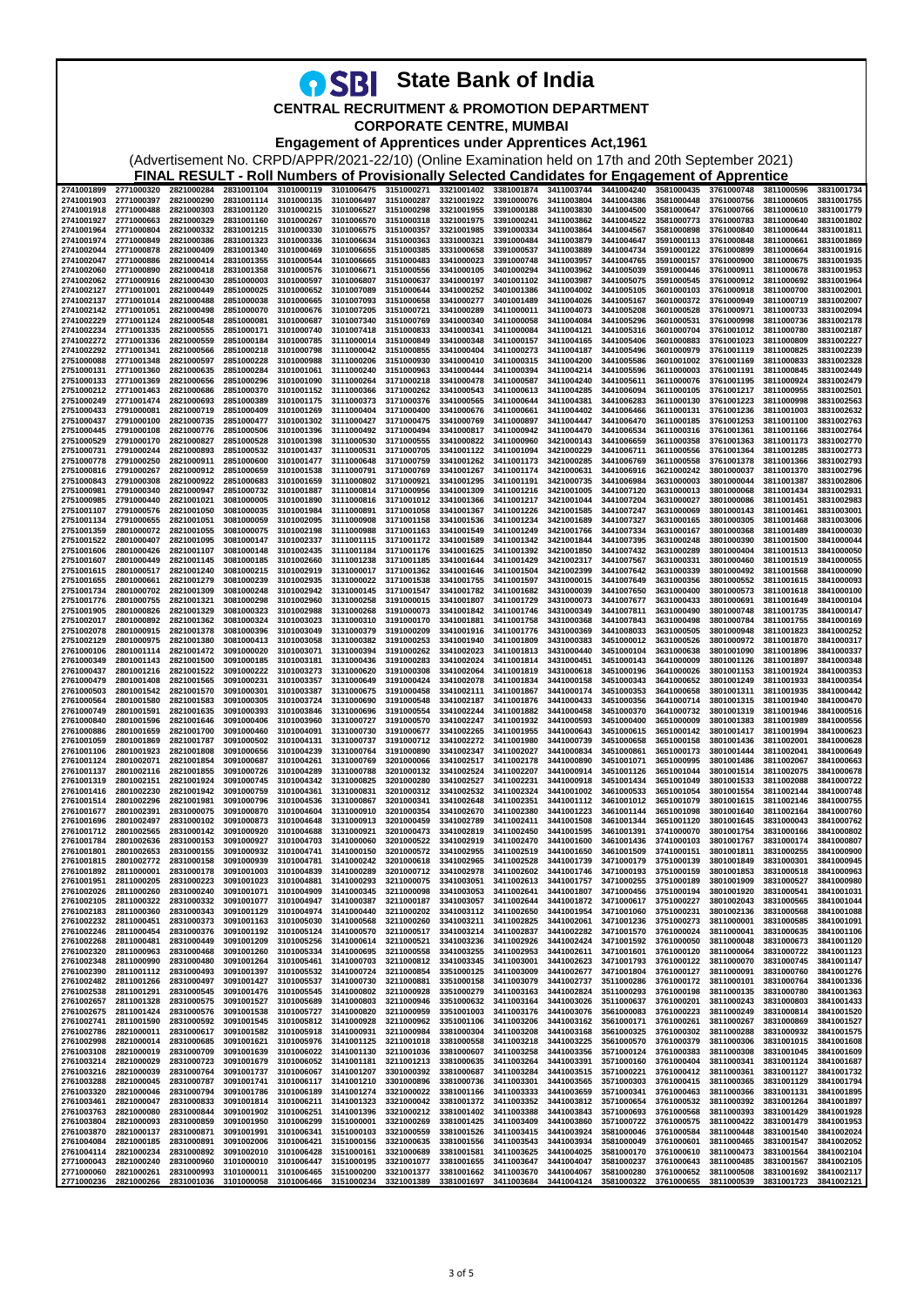# **CENTRAL RECRUITMENT & PROMOTION DEPARTMENT CORPORATE CENTRE, MUMBAI**

**Engagement of Apprentices under Apprentices Act,1961**

(Advertisement No. CRPD/APPR/2021-22/10) (Online Examination held on 17th and 20th September 2021)

| 3841002134                                                                                                                                                           | 3841005138                                                                                                                                                           | 3841009126 | 3851001404 | 3921004344 | 3961001571 | 3971004335 | 4001001455 | 4091000403 | 4121001778 | 4171000418 | 4191005118 | 4321000684 | 4391000507 | 4401002095 |
|----------------------------------------------------------------------------------------------------------------------------------------------------------------------|----------------------------------------------------------------------------------------------------------------------------------------------------------------------|------------|------------|------------|------------|------------|------------|------------|------------|------------|------------|------------|------------|------------|
| 3841002139                                                                                                                                                           | 3841005175                                                                                                                                                           | 3841009141 | 3851001421 | 3921004395 | 3961001590 | 3971004388 | 4001001524 | 4091000411 | 4121001938 | 4171000421 | 4191005407 | 4321000727 | 4391000509 | 4401002096 |
| 3841002238                                                                                                                                                           | 3841005255                                                                                                                                                           | 3841009195 | 3851001531 | 3921004549 | 3961001699 | 3971004404 | 4001001566 | 4091000432 | 4121001946 | 4171000428 | 4191005466 | 4321000886 | 4391000572 | 4401002107 |
| 3841002274                                                                                                                                                           | 3841005258                                                                                                                                                           | 3841009217 | 3851001633 | 3921004648 | 3961001737 | 3971004457 | 4001001769 | 4111000068 | 4121001994 | 4171000433 | 4191005532 | 4331000127 | 4391000575 | 4401002282 |
| 3841002283                                                                                                                                                           | 3841005286                                                                                                                                                           | 3841009245 | 3851001646 | 3931000043 | 3961001778 | 3971004469 | 4001001792 | 4111000123 | 4121002426 | 4171001047 | 4191005697 | 4331000183 | 4391000578 | 4401002294 |
| 3841002332                                                                                                                                                           | 3841005289                                                                                                                                                           | 3841009305 | 3851001683 | 3931000052 | 3961001876 | 3971004547 | 4001001811 | 4111000168 | 4121002499 | 4171001259 | 4191005877 | 4331000341 | 4391000614 | 4401002308 |
| 3841002376                                                                                                                                                           | 3841005308                                                                                                                                                           | 3841009336 | 3851001809 | 3931000099 | 3961001998 | 3971004615 | 4001001818 | 4111000291 | 4121002557 | 4171001357 | 4191005970 | 4331000392 | 4391000629 | 4401002322 |
| 3841002423                                                                                                                                                           | 3841005324                                                                                                                                                           | 3841009380 | 3851001816 | 3931000438 | 3961002024 | 3971004631 | 4001001905 | 4111000437 | 4121002582 | 4171001391 | 4191006031 | 4331000436 | 4391000751 | 4401002401 |
| 3841002485                                                                                                                                                           | 3841005422                                                                                                                                                           | 3841009402 | 3851001922 | 3931000458 | 3961002077 | 3971004639 | 4001002297 | 4111000442 | 4121002605 | 4181000037 | 4191006144 | 4331000450 | 4391000756 | 4401002582 |
| 3841002489                                                                                                                                                           | 3841005444                                                                                                                                                           | 3841009404 | 3851001923 | 3931000930 | 3961002201 | 3971004652 | 4001002341 | 4111000479 | 4121002608 | 4181000059 | 4191006357 | 4331000458 | 4391000758 | 4401002650 |
| 3841002502                                                                                                                                                           | 3841005468                                                                                                                                                           | 3841009407 | 3851001956 | 3931001056 | 3961002214 | 3971004691 | 4001002667 | 4111000544 | 4121002708 | 4181000095 | 4191006379 | 4331000541 | 4391000775 | 4401002657 |
| 3841002557                                                                                                                                                           | 3841005479                                                                                                                                                           | 3841009436 | 3851001977 | 3931001789 | 3961002293 | 3971004701 | 4001002825 | 4111000571 | 4121002710 | 4181000849 | 4191006425 | 4351000092 | 4391000826 | 4401002668 |
| 3841002569                                                                                                                                                           | 3841005482                                                                                                                                                           | 3841009456 | 3851002243 | 3931002068 | 3961002487 | 3971004852 | 4001002840 | 4111000605 | 4121002782 | 4181001488 | 4191006481 | 4351000220 | 4391000840 | 4401002794 |
| 3841002570                                                                                                                                                           | 3841005505                                                                                                                                                           | 3841009460 | 3851002377 | 3931002073 | 3961002532 | 3971005042 | 4001003001 | 4111000626 | 4121002796 | 4181002008 | 4191006524 | 4351000281 | 4391000858 | 4401002804 |
| 3841002600                                                                                                                                                           | 3841005532                                                                                                                                                           | 3841009474 | 3851002379 | 3931002220 | 3961002633 | 3971005058 | 4001003236 | 4111000661 | 4121002814 | 4181002416 | 4191006531 | 4351000284 | 4391000859 | 4401002893 |
| 3841002614                                                                                                                                                           | 3841005587                                                                                                                                                           | 3841009492 | 3851002390 | 3931002391 | 3961002728 | 3971005183 | 4001003248 | 4111000744 | 4121002852 | 4181002449 | 4191006587 | 4351000326 | 4391000891 | 4401002917 |
| 3841002616                                                                                                                                                           | 3841005607                                                                                                                                                           | 3841009525 | 3851002393 | 3931002447 | 3961002754 | 3971005267 | 4001003300 | 4111000756 | 4121002918 | 4181002634 | 4191006628 | 4351000338 | 4391001041 | 4401002954 |
| 3841002620                                                                                                                                                           | 3841005620                                                                                                                                                           | 3841009602 | 3851002394 | 3931002566 | 3961002938 | 3971005337 | 4001003373 | 4111000786 | 4121002950 | 4181002926 | 4191006633 | 4351000394 | 4391001275 | 4401002970 |
| 3841002636                                                                                                                                                           | 3841005623                                                                                                                                                           | 3841009610 | 3851002405 | 3931002695 | 3961002963 | 3971005441 | 4001003536 | 4111000823 | 4121002971 | 4181003531 | 4191006637 | 4351000410 | 4391001310 | 4401002976 |
| 3841002706                                                                                                                                                           | 3841005632                                                                                                                                                           | 3841009682 | 3851002412 | 3931002699 | 3961003038 | 3971005586 | 4001003624 | 4111000856 | 4121003011 | 4181003720 | 4191006693 | 4351000523 | 4391001371 | 4401002985 |
| 3841002728                                                                                                                                                           | 3841005676                                                                                                                                                           | 3841009715 | 3851002422 | 3931002703 | 3961003094 | 3971005608 | 4001003710 | 4111000863 | 4121003051 | 4181003807 | 4191006719 | 4351000655 | 4391001385 | 4401003010 |
| 3841002736                                                                                                                                                           | 3841005695                                                                                                                                                           | 3841009736 | 3851002460 | 3931002892 | 3961003115 | 3971005623 | 4001003798 | 4111000972 | 4121003126 | 4181004095 | 4191006766 | 4351000691 | 4391001404 | 4401003037 |
| 3841002739                                                                                                                                                           | 3841005711                                                                                                                                                           | 3841009832 | 3851002503 | 3931003182 | 3961003132 | 3971005632 | 4001003838 | 4111001071 | 4121003242 | 4181004310 | 4201000009 | 4351000858 | 4391001468 | 4401003057 |
| 3841002749                                                                                                                                                           | 3841005746                                                                                                                                                           | 3841009893 | 3851002528 | 3941000116 | 3961003353 | 3971005638 | 4001004215 | 4111001087 | 4121003247 | 4181004607 | 4201000011 | 4351000902 | 4391001491 | 4401003069 |
| 3841002942                                                                                                                                                           | 3841005756                                                                                                                                                           | 3841009908 | 3851002614 | 3941000215 | 3961003455 | 3971005685 | 4001004566 | 4111001167 | 4121003322 | 4181004862 | 4201000034 | 4351001034 | 4391001569 | 4401003095 |
| 3841002952                                                                                                                                                           | 3841005765                                                                                                                                                           | 3841009925 | 3851002673 | 3941000333 | 3961003498 | 3971005713 | 4001004684 | 4111001173 | 4121003325 | 4181004876 | 4201000090 | 4351001102 | 4391001577 | 4401003118 |
| 3841002975                                                                                                                                                           | 3841005775                                                                                                                                                           | 3841009962 | 3851002704 | 3941000384 | 3961003502 | 3971005793 | 4001004687 | 4111001247 | 4121003419 | 4181004908 | 4201000118 | 4351001154 | 4391001792 | 4401003121 |
| 3841002998                                                                                                                                                           | 3841005780                                                                                                                                                           | 3841010005 | 3851002706 | 3941000704 | 3961003538 | 3971005825 | 4001004768 | 4111001256 | 4121003420 | 4181004984 | 4201000181 | 4351001228 | 4391001855 | 4401003137 |
| 3841003077                                                                                                                                                           | 3841005868                                                                                                                                                           | 3841010015 | 3851002724 | 3941000808 | 3961003714 | 3971006049 | 4001004770 | 4111001308 | 4121003447 | 4181006181 | 4201000255 | 4351001253 | 4391001865 | 4401003147 |
| 3841003121                                                                                                                                                           | 3841005907                                                                                                                                                           | 3841010026 | 3851002801 | 3941001077 | 3961003715 | 3971006125 | 4001004848 | 4111001513 | 4121003486 | 4181006428 | 4201000552 | 4351001273 | 4391001878 | 4401003150 |
| 3841003130                                                                                                                                                           | 3841005923                                                                                                                                                           | 3841010027 | 3851002821 | 3941001170 | 3961003862 | 3971006193 | 4001004931 | 4111001518 | 4121003495 | 4181006691 | 4201000572 | 4351001278 | 4391002009 | 4401003158 |
| 3841003142                                                                                                                                                           | 3841005977                                                                                                                                                           | 3841010042 | 3851002846 | 3941001278 | 3961003888 | 3971006368 | 4001005190 | 4111001527 | 4121003541 | 4181007082 | 4201000844 | 4351001283 | 4391002041 | 4401003163 |
| 3841003148                                                                                                                                                           | 3841005996                                                                                                                                                           | 3841010088 | 3851002862 | 3941001354 | 3961003967 | 3971006400 | 4001005343 | 4111001614 | 4121003557 | 4181007178 | 4201000998 | 4351001316 | 4391002056 | 4401003199 |
| 3841003166                                                                                                                                                           | 3841006014                                                                                                                                                           | 3841010103 | 3851002877 | 3941001554 | 3961003975 | 3971006413 | 4001005352 | 4111001646 | 4121003563 | 4181007453 | 4201001020 | 4361000089 | 4401000049 | 4401003257 |
| 3841003224                                                                                                                                                           | 3841006058                                                                                                                                                           | 3841010118 | 3851002878 | 3941001578 | 3961004032 | 3971006450 | 4001005374 | 4111001675 | 4121003601 | 4181007527 | 4201001092 | 4361000092 | 4401000061 | 4401003269 |
| 3841003238                                                                                                                                                           | 3841006062                                                                                                                                                           | 3841010186 | 3851003013 | 3941001599 | 3961004132 | 3971006557 | 4001005922 | 4111001676 | 4121003634 | 4181007551 | 4201001357 | 4361000234 | 4401000080 | 4401003278 |
| 3841003325                                                                                                                                                           | 3841006090                                                                                                                                                           | 3841010247 | 3851003024 | 3941001787 | 3961004195 | 3971006641 | 4001005986 | 4111001716 | 4121003692 | 4181007554 | 4201001582 | 4361000283 | 4401000107 | 4401003320 |
| 3841003396                                                                                                                                                           | 3841006190                                                                                                                                                           | 3841010250 | 3851003047 | 3941001817 | 3961004297 | 3971006788 | 4001006139 | 4111001894 | 4121003695 | 4181007583 | 4201001607 | 4361000417 | 4401000176 | 4401003343 |
| 3841003410                                                                                                                                                           | 3841006242                                                                                                                                                           | 3841010313 | 3851003149 | 3941001901 | 3961004570 | 3971006883 | 4001006495 | 4111002176 | 4121003729 | 4181007592 | 4201001989 | 4361000498 | 4401000206 | 4401003370 |
| 3841003414                                                                                                                                                           | 3841006246                                                                                                                                                           | 3841010412 | 3851003160 | 3941002071 | 3961004655 | 3971006962 | 4001006607 | 4111002326 | 4121003848 | 4181007704 | 4201002109 | 4361000535 | 4401000220 | 4401003372 |
| 3841003450                                                                                                                                                           | 3841006334                                                                                                                                                           | 3841010433 | 3851003169 | 3941002131 | 3961004762 | 3971007018 | 4001006820 | 4111002542 | 4121003904 | 4181007887 | 4201002467 | 4361000783 | 4401000289 | 4401003381 |
| 3841003472                                                                                                                                                           | 3841006371                                                                                                                                                           | 3841010452 | 3851003204 | 3941002295 | 3961004864 | 3971007051 | 4001006863 | 4111002567 | 4131000127 | 4181008162 | 4201002538 | 4361000805 | 4401000304 | 4401003393 |
| 3841003473                                                                                                                                                           | 3841006445                                                                                                                                                           | 3841010588 | 3851003213 | 3941002626 | 3961004989 | 3971007067 | 4001007051 | 4111002571 | 4131000207 | 4181008371 | 4211000045 | 4361000847 | 4401000313 | 4401003453 |
| 3841003475                                                                                                                                                           | 3841006481                                                                                                                                                           | 3841010597 | 3851003241 | 3941002802 | 3961005233 | 3971007116 | 4001007209 | 4111002682 | 4131000352 | 4191000119 | 4211000169 | 4361000884 | 4401000314 | 4401003580 |
| 3841003478                                                                                                                                                           | 3841006502                                                                                                                                                           | 3841010628 | 3851003288 | 3941002833 | 3961005292 | 3971007118 | 4001007219 | 4111002705 | 4131000434 | 4191000202 | 4211000347 | 4361000887 | 4401000375 | 4401003595 |
| 3841003480                                                                                                                                                           | 3841006507                                                                                                                                                           | 3841010646 | 3851003450 | 3941002887 | 3961005297 | 3971007119 | 4031000074 | 4111002727 | 4131000478 | 4191000253 | 4211000397 | 4361000905 | 4401000424 | 4401003631 |
| 3841003483                                                                                                                                                           | 3841006515                                                                                                                                                           | 3841010655 | 3851003488 | 3941002999 | 3961005386 | 3971007131 | 4031000104 | 4111002815 | 4131000550 | 4191000257 | 4211000431 | 4361000976 | 4401000444 | 4401003638 |
| 3841003503                                                                                                                                                           | 3841006548                                                                                                                                                           | 3841010787 | 3851003493 | 3941003001 | 3961005464 | 3971007232 | 4031000169 | 4111002834 | 4131000552 | 4191000344 | 4211000564 | 4361000978 | 4401000509 | 4401003653 |
| 3841003530                                                                                                                                                           | 3841006553                                                                                                                                                           | 3841010802 | 3851003564 | 3941003163 | 3961005552 | 3971007273 | 4031000193 | 4111002866 | 4131000592 | 4191000483 | 4211000828 | 4361001037 | 4401000548 | 4401003654 |
| 3841003541                                                                                                                                                           | 3841006649                                                                                                                                                           | 3841010816 | 3851003662 | 3941003199 | 3961005669 | 3971007298 | 4031000275 | 4111002999 | 4131000654 | 4191000582 | 4211000864 | 4361001087 | 4401000561 | 4401003670 |
| 3841003583                                                                                                                                                           | 3841006679                                                                                                                                                           | 3841010859 | 3851003698 | 3941003306 | 3961005703 | 3971007360 | 4031000448 | 4111003096 | 4131000718 | 4191000624 | 4211001098 | 4361001134 | 4401000576 | 4401003695 |
| 3841003660                                                                                                                                                           | 3841006691                                                                                                                                                           | 3841010860 | 3851003704 | 3941003341 | 3961005759 | 3971007385 | 4031000455 | 4111003339 | 4131000755 | 4191000857 | 4211001300 | 4361001151 | 4401000625 | 4401003716 |
| 3841003677                                                                                                                                                           | 3841006714                                                                                                                                                           | 3841010863 | 3851003723 | 3941003373 | 3971000021 | 3971007493 | 4031000466 | 4111003503 | 4131000829 | 4191000886 | 4211001601 | 4361001203 | 4401000637 | 4401003723 |
| 3841003720                                                                                                                                                           | 3841006750                                                                                                                                                           | 3841010864 | 3921000106 | 3941003449 | 3971000041 | 3971007494 | 4031000645 | 4111003725 | 4131001263 | 4191000889 | 4211001903 | 4361001240 | 4401000643 | 4401003730 |
| 3841003727                                                                                                                                                           | 3841006837                                                                                                                                                           | 3841010868 | 3921000137 | 3941003521 | 3971000304 | 3971007518 | 4031000774 | 4111003823 | 4131001300 | 4191000955 | 4211002464 | 4361001290 | 4401000715 | 4401003750 |
| 3841003740                                                                                                                                                           | 3841006997                                                                                                                                                           | 3841010873 | 3921000255 | 3941003590 | 3971000311 | 3971007528 | 4031000821 | 4111003899 | 4131001358 | 4191001088 | 4211002732 | 4361001332 | 4401000721 | 4401003757 |
| 3841003776                                                                                                                                                           | 3841007023                                                                                                                                                           | 3841010878 | 3921000329 | 3941003713 | 3971000388 | 3971007540 | 4031000892 | 4111004321 | 4131001460 | 4191001147 | 4211002787 | 4361001334 | 4401000742 | 4401003792 |
| 3841003842                                                                                                                                                           | 3841007073                                                                                                                                                           | 3841010882 | 3921000398 | 3941003932 | 3971000498 | 3971007598 | 4031001061 | 4111004325 | 4131001467 | 4191001464 | 4211003138 | 4361001370 | 4401000788 | 4401003851 |
| 3841003861                                                                                                                                                           | 3841007132                                                                                                                                                           | 3841010912 | 3921000433 | 3941004229 | 3971000504 | 3971007716 | 4031001081 | 4111004347 | 4141000236 | 4191001547 | 4221000082 | 4361001383 | 4401000796 | 4401003918 |
| 3841003867                                                                                                                                                           | 3841007240                                                                                                                                                           | 3841010916 | 3921000544 | 3941004288 | 3971000514 | 3971007734 | 4031001185 | 4111004350 | 4141000720 | 4191001551 | 4221000140 | 4361001453 | 4401000833 | 4401003927 |
| 3841003900                                                                                                                                                           | 3841007269                                                                                                                                                           | 3841010919 | 3921000574 | 3941004312 | 3971000634 | 3971007778 | 4041000012 | 4111004393 | 4151000239 | 4191001649 | 4221000385 | 4361001526 | 4401000852 | 4401003947 |
| 3841003918                                                                                                                                                           | 3841007313                                                                                                                                                           | 3851000035 | 3921000872 | 3941004382 | 3971000673 | 3971007808 | 4041000079 | 4111004442 | 4151000391 | 4191001837 | 4221000895 | 4361001542 | 4401000890 | 4401003993 |
| 3841003988                                                                                                                                                           | 3841007366                                                                                                                                                           | 3851000054 | 3921000894 | 3951000144 | 3971000700 | 3971007811 | 4041000098 | 4111004460 | 4151000607 | 4191001937 | 4221001196 | 4371000044 | 4401000896 | 4401004006 |
| 3841004025                                                                                                                                                           | 3841007454                                                                                                                                                           | 3851000114 | 3921000943 | 3951000152 | 3971000809 | 3971007985 | 4041000112 | 4111004550 | 4151001194 | 4191001958 | 4221001434 | 4371000065 | 4401000915 | 4401004028 |
| 3841004064                                                                                                                                                           | 3841007524                                                                                                                                                           | 3851000156 | 3921000949 | 3951000345 | 3971000836 | 3971008029 | 4041000150 | 4111004580 | 4151001345 | 4191002077 | 4221001474 | 4371000102 | 4401000937 | 4401004086 |
| 3841004096                                                                                                                                                           | 3841007643                                                                                                                                                           | 3851000176 | 3921001126 | 3951000347 | 3971000897 | 3971008116 | 4041000326 | 4111004682 | 4161000006 | 4191002135 | 4221001600 | 4371000149 | 4401000946 | 4401004109 |
| 3841004110                                                                                                                                                           | 3841007657                                                                                                                                                           | 3851000206 | 3921001267 | 3951000486 | 3971000985 | 3971008221 | 4041000545 | 4111004771 | 4161000015 | 4191002197 | 4221001678 | 4371000241 | 4401000985 | 4401004168 |
| 3841004156                                                                                                                                                           | 3841007754                                                                                                                                                           | 3851000248 | 3921001268 | 3951000591 | 3971001115 | 3971008278 | 4041000552 | 4111004855 | 4161000202 | 4191002293 | 4221001727 | 4371000313 | 4401001020 | 4401004204 |
| 3841004161                                                                                                                                                           | 3841007866                                                                                                                                                           | 3851000281 | 3921001406 | 3951000602 | 3971001256 | 3971008497 | 4041000575 | 4111004946 | 4161000233 | 4191002325 | 4221001913 | 4371000352 | 4401001066 | 4401004255 |
| 3841004172                                                                                                                                                           | 3841007903                                                                                                                                                           | 3851000283 | 3921001453 | 3951000623 | 3971001264 | 3971008603 | 4091000016 | 4121000065 | 4161000246 | 4191002378 | 4221001943 | 4371000354 | 4401001077 | 4401004324 |
| 3841004209                                                                                                                                                           | 3841007948                                                                                                                                                           | 3851000334 | 3921001507 | 3951000639 | 3971001294 | 3971008628 | 4091000018 | 4121000113 | 4161000286 | 4191002414 | 4221001957 | 4371000356 | 4401001081 | 4401004330 |
| 3841004213                                                                                                                                                           | 3841007980                                                                                                                                                           | 3851000335 | 3921001569 | 3951000695 | 3971001386 | 3971008685 | 4091000037 | 4121000206 | 4161000304 | 4191002428 | 4221002159 | 4371000438 | 4401001138 | 4401004396 |
| 3841004216                                                                                                                                                           | 3841008064                                                                                                                                                           | 3851000372 | 3921001589 | 3951000741 | 3971001391 | 3971008706 | 4091000038 | 4121000213 | 4161000374 | 4191002495 | 4221002218 | 4371000525 | 4401001148 | 4401004452 |
| 3841004440                                                                                                                                                           | 3841008212                                                                                                                                                           | 3851000411 | 3921001747 | 3951000754 | 3971001422 | 3971008879 | 4091000060 | 4121000259 | 4161000389 | 4191002512 | 4221002809 | 4371000612 | 4401001275 | 4401004475 |
| 3841004444                                                                                                                                                           | 3841008221                                                                                                                                                           | 3851000432 | 3921001884 | 3951000782 | 3971001614 | 3971008904 | 4091000061 | 4121000311 | 4161000458 | 4191002583 | 4221002833 | 4371000637 | 4401001297 | 4401004484 |
| 3841004447                                                                                                                                                           | 3841008415                                                                                                                                                           | 3851000434 | 3921001923 | 3951001024 | 3971001691 | 3981000111 | 4091000068 | 4121000318 | 4161000471 | 4191002585 | 4221002865 | 4371000639 | 4401001312 | 4401004507 |
| 3841004597                                                                                                                                                           | 3841008512                                                                                                                                                           | 3851000443 | 3921002247 | 3951001245 | 3971001706 | 3981000308 | 4091000075 | 4121000367 | 4161000567 | 4191002592 | 4221002969 | 4371000688 | 4401001328 | 4401004510 |
| 3841004631                                                                                                                                                           | 3841008570                                                                                                                                                           | 3851000480 | 3921002275 | 3951001255 | 3971001947 | 3981000970 | 4091000080 | 4121000410 | 4161000572 | 4191002611 | 4221003200 | 4371000739 | 4401001338 | 4401004531 |
| 3841004664                                                                                                                                                           | 3841008598                                                                                                                                                           | 3851000599 | 3921002384 | 3951001378 | 3971002223 | 3981001045 | 4091000091 | 4121000517 | 4161000587 | 4191002918 | 4221004199 | 4371000757 | 4401001399 | 4401004553 |
| 3841004665                                                                                                                                                           | 3841008686                                                                                                                                                           | 3851000603 | 3921002404 | 3951001429 | 3971002254 | 3981001200 | 4091000099 | 4121000550 | 4161000650 | 4191002945 | 4221004399 | 4371000812 | 4401001416 | 4401004623 |
| 3841004744                                                                                                                                                           | 3841008740                                                                                                                                                           | 3851000610 | 3921002788 | 3951001568 | 3971002613 | 3981001263 | 4091000104 | 4121000614 | 4161000757 | 4191003363 | 4221004616 | 4371000875 | 4401001475 | 4401004649 |
| 3841004749                                                                                                                                                           | 3841008820                                                                                                                                                           | 3851000628 | 3921002836 | 3961000139 | 3971002800 | 3981001352 | 4091000111 | 4121000631 | 4161001102 | 4191003427 | 4221004874 | 4371000901 | 4401001512 | 4401004652 |
| 3841004755                                                                                                                                                           | 3841008830                                                                                                                                                           | 3851000643 | 3921002843 | 3961000203 | 3971002943 | 3981001363 | 4091000130 | 4121000645 | 4161001207 | 4191003601 | 4221005134 | 4371000919 | 4401001532 | 4401004669 |
| 3841004766                                                                                                                                                           | 3841008836                                                                                                                                                           | 3851000662 | 3921002847 | 3961000226 | 3971003169 | 3981001541 | 4091000131 | 4121000656 | 4161001334 | 4191003640 | 4221005216 | 4371000963 | 4401001534 | 4401004719 |
| 3841004779                                                                                                                                                           | 3841008842                                                                                                                                                           | 3851000702 | 3921003054 | 3961000471 | 3971003423 | 3981001851 | 4091000138 | 4121000699 | 4161001492 | 4191003657 | 4221005392 | 4371000988 | 4401001589 | 4401004784 |
| 3841004786                                                                                                                                                           | 3841008859                                                                                                                                                           | 3851000760 | 3921003094 | 3961000786 | 3971003504 | 3981001860 | 4091000143 | 4121000784 | 4161001519 | 4191003809 | 4221005624 | 4371001026 | 4401001642 | 4401004796 |
| 3841004795                                                                                                                                                           | 3841008864                                                                                                                                                           | 3851000807 | 3921003149 | 3961000790 | 3971003505 | 3981001881 | 4091000144 | 4121000823 | 4161001538 | 4191003927 | 4221005662 | 4371001124 | 4401001686 | 4401004804 |
| 3841004809                                                                                                                                                           | 3841008878                                                                                                                                                           | 3851000870 | 3921003176 | 3961000840 | 3971003544 | 3981001961 | 4091000145 | 4121000826 | 4161001554 | 4191004132 | 4221005811 | 4391000013 | 4401001687 | 4401004864 |
| 3841004858                                                                                                                                                           | 3841008891                                                                                                                                                           | 3851000877 | 3921003197 | 3961000881 | 3971003649 | 3981002080 | 4091000149 | 4121000888 | 4161001736 | 4191004261 | 4301000080 | 4391000035 | 4401001689 | 4401004883 |
| 3841004886                                                                                                                                                           | 3841008896                                                                                                                                                           | 3851000881 | 3921003242 | 3961000902 | 3971003686 | 3981002102 | 4091000162 | 4121000941 | 4161001827 | 4191004284 | 4301000161 | 4391000046 | 4401001713 | 4401004930 |
| 3841004891                                                                                                                                                           | 3841008920                                                                                                                                                           | 3851000902 | 3921003252 | 3961001063 | 3971003795 | 3981002412 | 4091000189 | 4121000960 | 4161001832 | 4191004382 | 4301000755 | 4391000048 | 4401001719 | 4401004943 |
| 3841004906                                                                                                                                                           | 3841008924                                                                                                                                                           | 3851001064 | 3921003294 | 3961001088 | 3971003820 | 3981002570 | 4091000201 | 4121001111 | 4161001869 | 4191004471 | 4301001164 | 4391000112 | 4401001820 | 4401005053 |
| 3841004917                                                                                                                                                           | 3841008933                                                                                                                                                           | 3851001072 | 3921003308 | 3961001160 | 3971003838 | 4001000223 | 4091000207 | 4121001156 | 4161001893 | 4191004730 | 4301001264 | 4391000136 | 4401001845 | 4401005111 |
| 3841004922                                                                                                                                                           | 3841008976                                                                                                                                                           | 3851001137 | 3921003317 | 3961001188 | 3971004074 | 4001000354 | 4091000215 | 4121001409 | 4161001895 | 4191004731 | 4321000104 | 4391000161 | 4401001847 | 4401005170 |
| 3841005004                                                                                                                                                           | 3841009013                                                                                                                                                           | 3851001152 | 3921003347 | 3961001190 | 3971004087 | 4001000548 | 4091000220 | 4121001512 | 4161001903 | 4191004818 | 4321000215 | 4391000232 | 4401001892 | 4401005319 |
| 3841005017                                                                                                                                                           | 3841009063                                                                                                                                                           | 3851001167 | 3921003507 | 3961001324 | 3971004099 | 4001000562 | 4091000321 | 4121001567 | 4161001909 | 4191004825 | 4321000269 | 4391000273 | 4401001907 | 4401005331 |
| 3841005047                                                                                                                                                           | 3841009079                                                                                                                                                           | 3851001233 | 3921003683 | 3961001329 | 3971004165 | 4001000823 | 4091000322 | 4121001644 | 4171000078 | 4191004860 | 4321000326 | 4391000327 | 4401001942 | 4401005334 |
| 3841005055                                                                                                                                                           | 3841009084                                                                                                                                                           | 3851001250 | 3921003887 | 3961001363 | 3971004212 | 4001000891 | 4091000350 | 4121001670 | 4171000239 | 4191005011 | 4321000340 | 4391000382 | 4401001954 | 4401005358 |
| 3841005083 3841009111 3851001268 3921003987 3961001472 3971004328 4001001002 4091000386 4121001688 4171000379 4191005012 4321000613 4391000383 4401001980 4401005642 |                                                                                                                                                                      |            |            |            |            |            |            |            |            |            |            |            |            |            |
|                                                                                                                                                                      | 3841005099 3841009118 3851001358 3921004259 3961001491 3971004334 4001001187 4091000400 4121001705 4171000414 4191005106 4321000673 4391000506 4401001998 4401005680 |            |            |            |            |            |            |            |            |            |            |            |            |            |